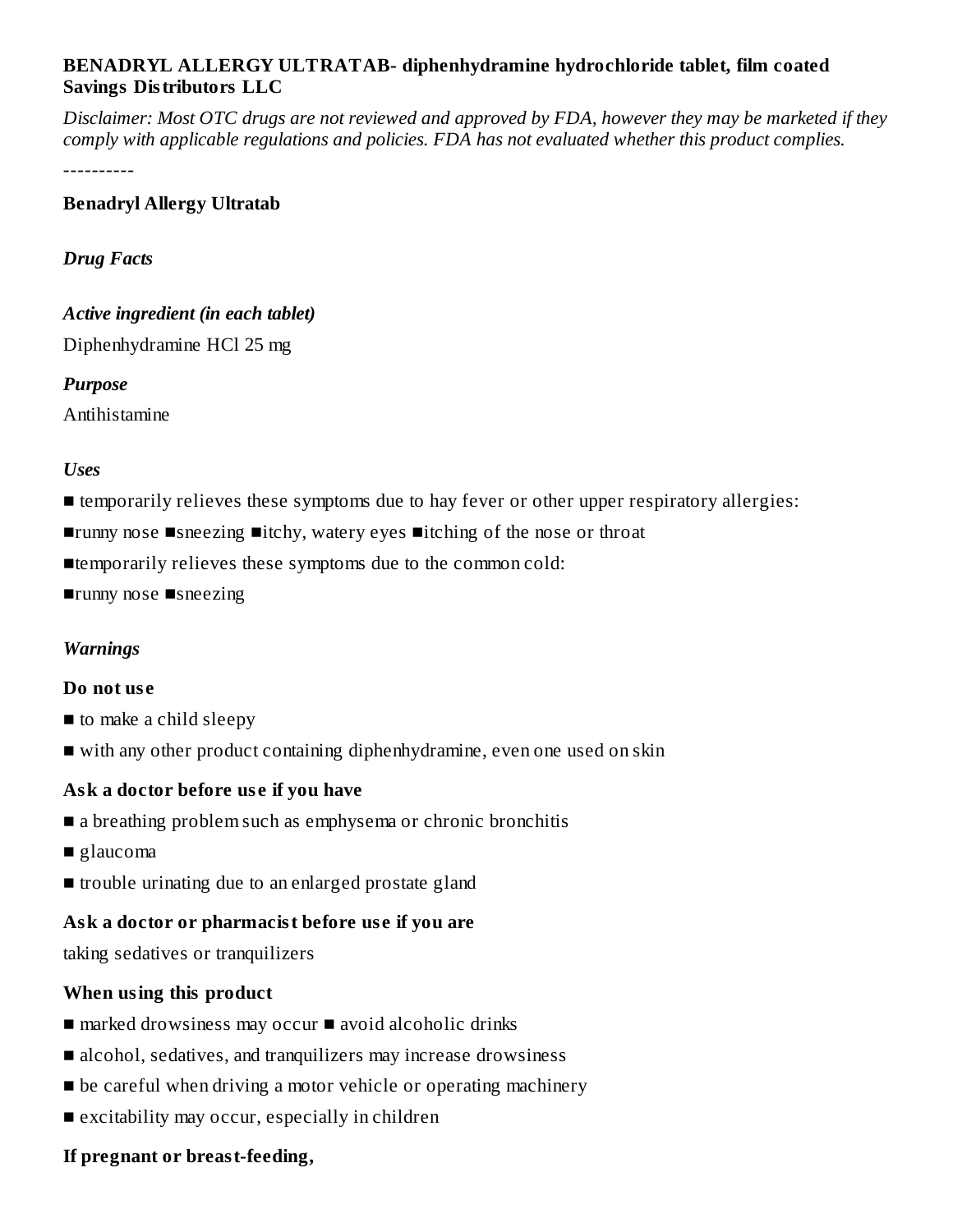ask a health professional before use.

### **Keep out of reach of children.**

In case of overdose, get medical help or contact a Poison Control Center right away. (1-800-222-1222)

## *Directions*

■ take every 4 to 6 hours, or as directed by a doctor

■ do not take more than 6 times in 24 hours

adults and children 12 years and over 1 to 2 tablets

children 6 to under 12 years 1 tablet

children under 6 years do not use

# *Other information*

- **each tablet contains:** calcium 15 mg
- store between 20-25°C (68-77°F). Protect from light.
- **■ do not us e if pouch is torn or damaged**

## *Inactive ingredients*

carnauba wax, croscarmellose sodium, D&C red no. 27 aluminum lake, dibasic calcium phosphate, hypromellose, magnesium stearate, microcrystalline cellulose, polyethylene glycol, polysorbate 80, titanium dioxide

# *Questions or comments?*

call **1-877-717-2824** (toll-free) or **215-273-8755** (collect)

# **Package Label**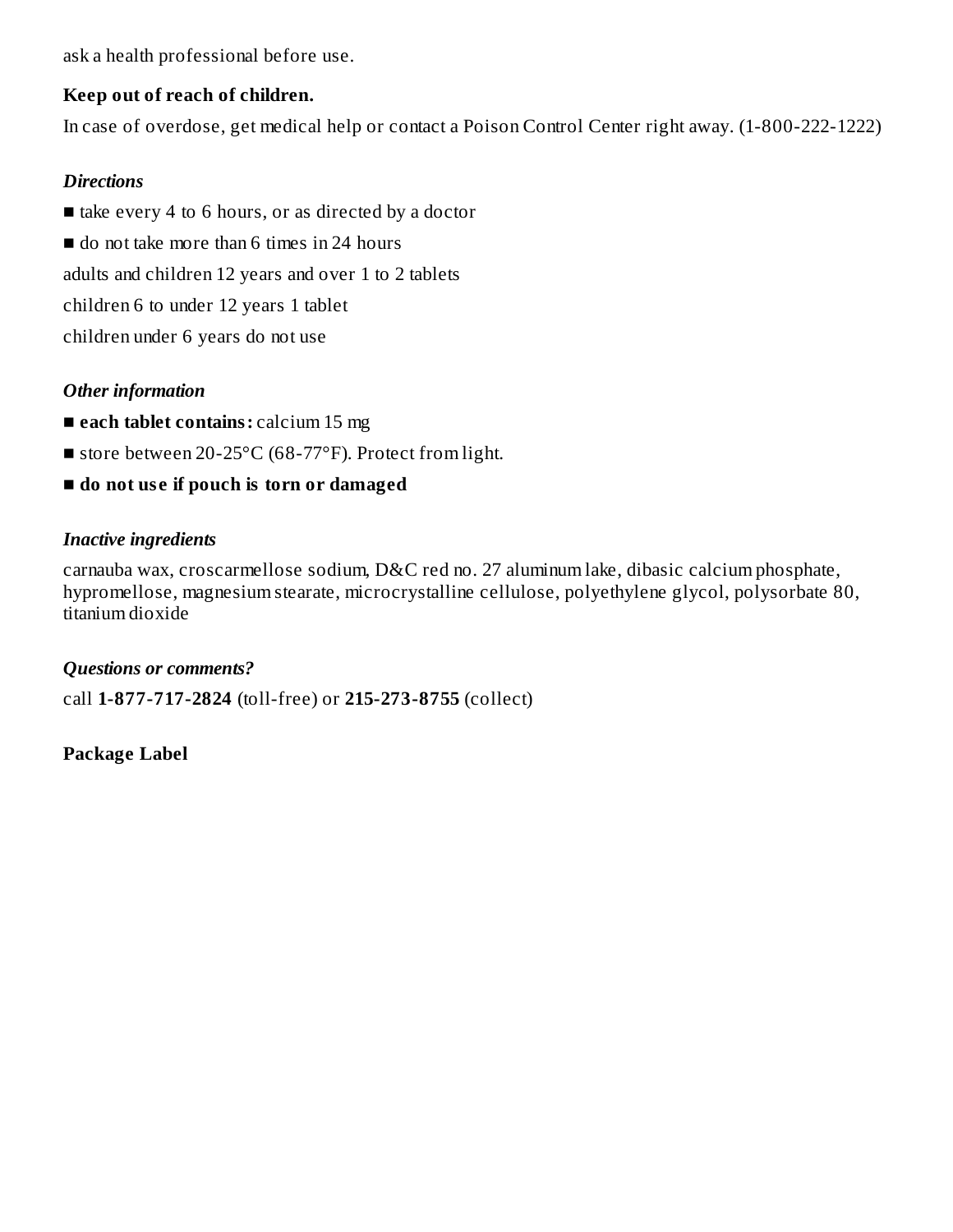| <b>COMPANY AND ASSESSED</b><br>The Sales Band of Hemat<br>2 TABLETS EACH<br>25 PACKETS of<br><b>DR ISSICA</b><br><b>Humy Nose</b><br>Humy Nose<br>kchy, Watery Eyes<br>Dip ho nhydra min e HCl 25 mg   Antih ista min e<br><b>ALLERGY</b><br><b>Denagr</b>                                                                                                                                                                                                                                                                                                                                                                                                                                                                                                                                                                                                                                                                                                                                                                                                                                                                                                                                                                        |                                                                                                                                                                     |                                                                                                                                                                                                                             |                                                                                                                                                                                                                                     |
|-----------------------------------------------------------------------------------------------------------------------------------------------------------------------------------------------------------------------------------------------------------------------------------------------------------------------------------------------------------------------------------------------------------------------------------------------------------------------------------------------------------------------------------------------------------------------------------------------------------------------------------------------------------------------------------------------------------------------------------------------------------------------------------------------------------------------------------------------------------------------------------------------------------------------------------------------------------------------------------------------------------------------------------------------------------------------------------------------------------------------------------------------------------------------------------------------------------------------------------|---------------------------------------------------------------------------------------------------------------------------------------------------------------------|-----------------------------------------------------------------------------------------------------------------------------------------------------------------------------------------------------------------------------|-------------------------------------------------------------------------------------------------------------------------------------------------------------------------------------------------------------------------------------|
| <b>Drug Facts</b><br><b>Purpos</b><br>Anthibiants<br><b>Heat</b><br><b>Case</b><br><b>Examples these operators due to hay fives or other upper respiratory silengles:<br/> <b>Examples of the state of the control of the control of the first respirator</b><br/> <b>Examples in the state of the control of the control </b></b><br>Warnings<br><b>Do notuse</b><br>a to make a child sleepy<br>as with any other product containing diphently dramine, even one used on side<br>Ask a doctor before use if you have<br>an atrosfring problem such as emplysema or chronic bring pustoma<br>in tradition whething due to an enterged prostate gland<br>Ask a doctor or pharma cist before use if you are taking sedatives or tranquitzers<br>When using this product<br><b>MINIMATE STATE AND STATE SERVER AND STATE STATES OF STATES IN A SOLUTION STATE STATE STATES IN A STATE STATE STATE STATES IN A STATE STATE STATE STATES IN A STATE STATE STATE STATES IN A STATE STATE STATE STATES IN A STAT</b><br>If pregnant or tireant-leading, ask a health professional before use.<br>Keep out of reach of children, in case of overdose, get medical halp or contact a Polson Control Center<br>right way, (1-800-223-1222) | Benadryl<br><b>ALLERGY</b><br><b>EFFECTIVE ALLERGY RELIEF WHEN YOU NEED IT! *</b>                                                                                   | <b>Benadryl</b><br><b>ALLERGY</b>                                                                                                                                                                                           | <b>Benadry</b><br><b>ALLERGY</b><br><b>EFFECTIVE ALLERGY RELIEF WHEN YOU NEED IT!</b> *                                                                                                                                             |
| a take every 4 to 6 hours, or as directed by a doctor<br>as do not take more than 6 times in 24 hours<br>adults and children 12 years and over<br>1 to 2 tablets<br>children 6 to under 12 years<br>11st/et<br>constuse<br>children under 6 years<br>Otherinformation<br><b>University Contains Contains Contains Contains Contains Contains Contains Contains Contains Contains Contains Contains Contains Contains Contains Contains Contains Contains Contains Contains Contains Contains Contains Con</b><br>.<br>Îrnactive imgredients<br>mapresiun steates, nicocrystaline celulos, polyetylere giyosi, polyentele 80, thankin chosphele, hige<br>magnesiun steatale, nicocrystaline celulose, polyetylere giyosi, polyentele 80, thankin chorles<br>Questions or co.<br>cal 1-872-712-2824 (tol-free) or 275-273-8755 (collect)<br>Distributed by: <b>JOHNSON &amp; JOHNSON CONSUMER INC.</b><br>McNeil Consumer Healthcare Division<br>Fort Weshington, PA 19034 USA<br>©J&JCI 2017<br>30040482                                                                                                                                                                                                                           | Diphenhydramine HCl 25 mg   Antihistamine<br>Sneezing<br>Itchy, Watery Eyes<br><b>Runny Nose</b><br><b>Itchy Throat</b><br>Exp:<br>Lot<br>Active ingredient made in | ↟<br><b>TO OPEN</b><br>PUSH IN ABOVE PERFORATION AND PULL OUT<br>Do not use if pouch is torn or damaged.                                                                                                                    | Diphenhydramine HCl 25 mg   Antihistamine<br><b>Runny Nose</b><br><b>Sneezing</b><br><b>Itchy Throat</b><br><b>Itchy, Watery Eyes</b><br><b>25 PACKETS OF<br/>2 TABLETS EACH</b><br><b>ULTRATABS®</b><br>*small tablet size actuals |
|                                                                                                                                                                                                                                                                                                                                                                                                                                                                                                                                                                                                                                                                                                                                                                                                                                                                                                                                                                                                                                                                                                                                                                                                                                   |                                                                                                                                                                     | Product is repackaged and distributed with permission of manufacturer by Savings Distributors LLC.,<br>ES Hoffman Lane, Suites L & M, Islandia, NY 11749.<br>Telephone # 1-800-628-9375. Business Hours 10:00 AM - 6:30 PM. |                                                                                                                                                                                                                                     |

| <b>BENADRYL ALLERGY ULTRATAB</b><br>diphenhydramine hydrochloride tablet, film coated                                                      |                          |                                                    |  |  |  |  |  |  |  |
|--------------------------------------------------------------------------------------------------------------------------------------------|--------------------------|----------------------------------------------------|--|--|--|--|--|--|--|
|                                                                                                                                            |                          |                                                    |  |  |  |  |  |  |  |
| <b>Product Information</b>                                                                                                                 |                          |                                                    |  |  |  |  |  |  |  |
| Product Type                                                                                                                               | <b>HUMAN OTC DRUG</b>    | NDC:73097-004(NDC:50580-226)<br>Item Code (Source) |  |  |  |  |  |  |  |
| <b>Route of Administration</b>                                                                                                             | ORAL                     |                                                    |  |  |  |  |  |  |  |
|                                                                                                                                            |                          |                                                    |  |  |  |  |  |  |  |
| <b>Active Ingredient/Active Moiety</b>                                                                                                     |                          |                                                    |  |  |  |  |  |  |  |
| <b>Ingredient Name</b>                                                                                                                     | <b>Basis of Strength</b> | <b>Strength</b>                                    |  |  |  |  |  |  |  |
| DIPHENHYDRAMINE HYDRO CHLORIDE (UNII: TC2D6JAD40) (DIPHENHYDRAMINE -<br><b>DIPHENHYDRAMINE</b><br>UNII:8GTS82S83M)<br><b>HYDROCHLORIDE</b> |                          |                                                    |  |  |  |  |  |  |  |
|                                                                                                                                            |                          |                                                    |  |  |  |  |  |  |  |
| <b>Inactive Ingredients</b>                                                                                                                |                          |                                                    |  |  |  |  |  |  |  |
| <b>Ingredient Name</b>                                                                                                                     |                          |                                                    |  |  |  |  |  |  |  |
| <b>CARNAUBA WAX (UNII: R12CBM0EIZ)</b>                                                                                                     |                          |                                                    |  |  |  |  |  |  |  |
| CROSCARMELLOSE SODIUM (UNII: M28OL1HH48)                                                                                                   |                          |                                                    |  |  |  |  |  |  |  |
| D&C RED NO. 27 ALUMINUM LAKE (UNII: ZK64F7XSTX)                                                                                            |                          |                                                    |  |  |  |  |  |  |  |